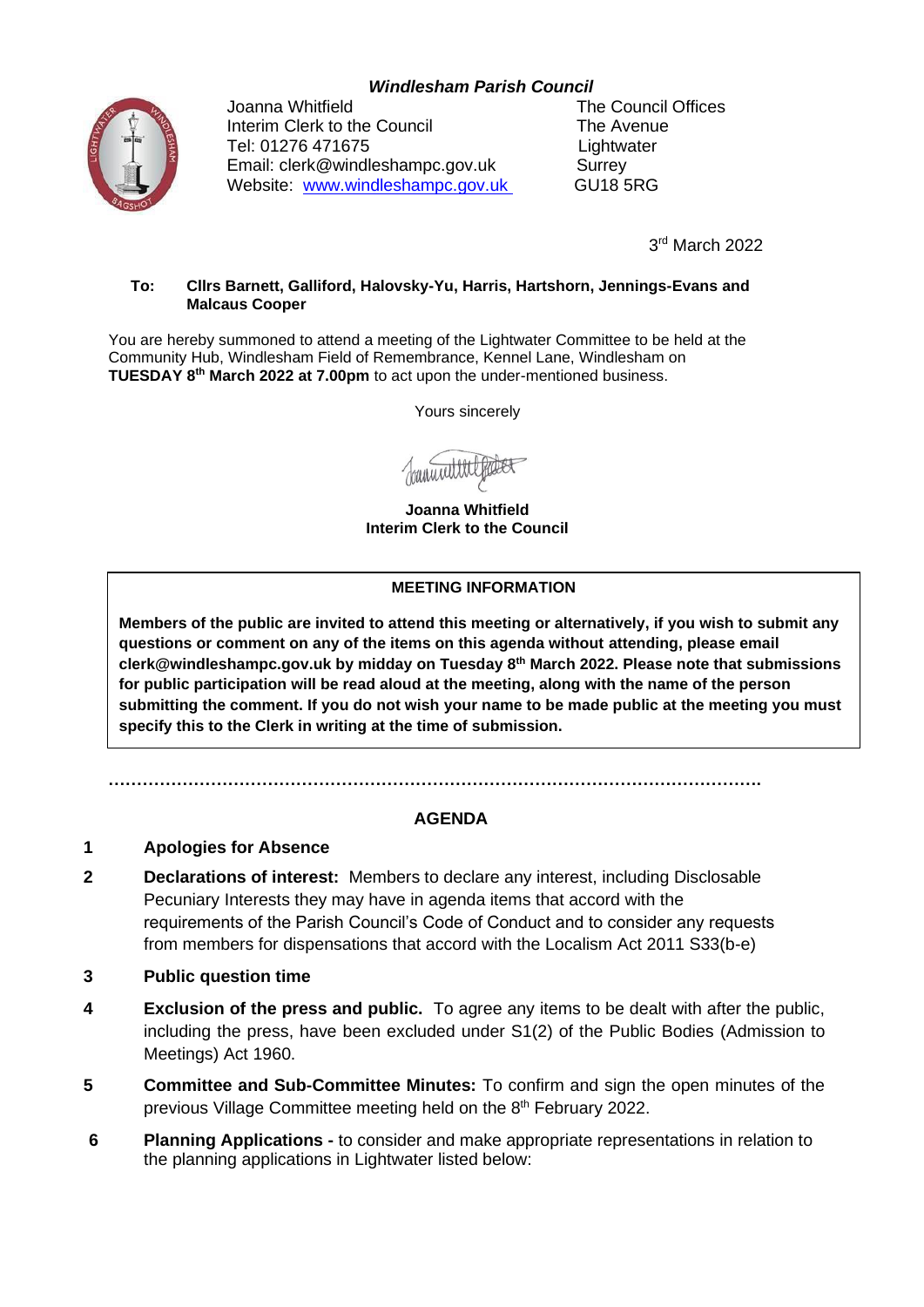| 22/0069/FFU                                              | 11 Quarry Bank, Lightwater, Surrey, GU18 5PE<br>Single storey side extension<br><b>Full Planning Application</b>                                                                                                                                                                                                                                                                                                        | <b>FPA</b>                       | 11 <sup>th</sup> March<br>2022                                                                 |
|----------------------------------------------------------|-------------------------------------------------------------------------------------------------------------------------------------------------------------------------------------------------------------------------------------------------------------------------------------------------------------------------------------------------------------------------------------------------------------------------|----------------------------------|------------------------------------------------------------------------------------------------|
| 21/0814/FFU<br>Appeal ref:<br>APP/D3640/W<br>/22/3291501 | 23 High View Road Lightwater Surrey GU18 5YF<br>Change of use of the lawful swimming pool incidental to the<br>dwellinghouse to a swimming pool for mixed commercial and<br>household use.<br>If you wish to make comments, or modify/withdraw your<br>previous representation, you can do so by 17 <sup>th</sup> March 2022.<br>Appeal                                                                                 | Appeal                           | 17th March<br>2022                                                                             |
| 22/0081/FFU                                              | 13 Grasmere Road, Lightwater, Surrey, GU18 5TG<br>Demolish existing conservatory and single storey rear<br>extension and erect a single storey side/rear extension with<br>associated alterations.<br><b>FPA</b>                                                                                                                                                                                                        | <b>FPA</b>                       | 11 <sup>th</sup> March<br>2022                                                                 |
| 22/0057/FFU                                              | 23 Birchwood Drive, Lightwater, Surrey, GU18 5RX<br>Erection of a single storey rear extension following demolition<br>of the existing conservatory, the installation of a dormer<br>window to the rear roof slope to facilitate a loft conversion<br>and the installation of two windows (one to the front elevation<br>and one to the rear elevation, both at first floor level).<br><b>Full Planning Application</b> | <b>FPA</b>                       | 16 <sup>th</sup> March<br>2022                                                                 |
| 22/0110/FFU                                              | 180 Guildford Road, Lightwater, Surrey, GU18 5RL<br>Erection of two storey side extension<br><b>Full Planning Application</b>                                                                                                                                                                                                                                                                                           | <b>FPA</b>                       | 18 <sup>th</sup> March<br>2022                                                                 |
| 22/0072/NMA                                              | 20A Ridgeway Close Lightwater Surrey GU18 5XU<br>Non-material amendments to 21/0760/FFU (replacement<br>single storey rear extension) to allow for alterations to the<br>fenestration on the rear elevation.<br>Non Material Amendment                                                                                                                                                                                  | Non<br>Material<br>Amendme<br>nt | 25 <sup>th</sup> February<br>2022 (only<br>seen on<br><b>Weekly List</b><br>dated<br>23/02/22) |
| 22/0158/GPE                                              | 93 Ambleside Road, Lightwater, Surrey, GU18 5UJ<br>Prior approval application for the demolition of existing<br>conservatory and erection of a single storey rear extension<br>(3.92m in depth, with an eaves height of 2.9m and an overall<br>height of 3.68m).<br><b>General Permitted Development EXTENSIONS</b>                                                                                                     | <b>GPE</b>                       | 23rd March<br>2022                                                                             |

# **7 To receive reports from:**

# **a. Surrey Heath Borough Council**

### **8 Payments for approval**

- **9 Committee finances –** Income and Expenditure Report
- **10 Project Updates –** Status updates on outstanding projects

# **11 Lightwater Recreation Ground**

- a. Provision of outdoor gym equipment
- b. Pavilion project update

# **12 Grant Applications**

- a. Curley Park Rangers FC Grant towards maintenance of pitches within the Parish
- b. Darby & Jone Activities for the over 60's
- c. Windle Valley Fund Raisers Easter Event